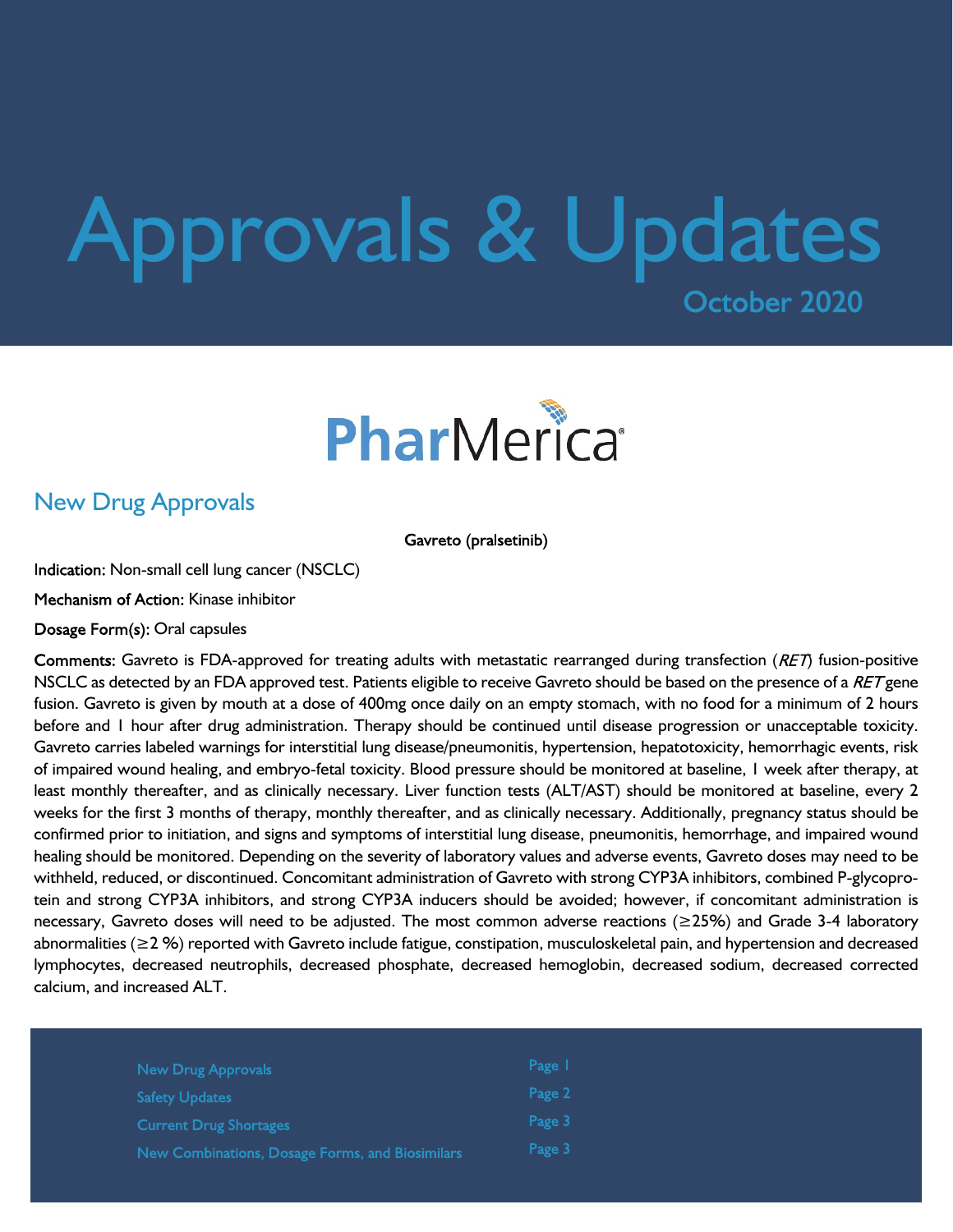## **Safety Alerts**

#### FDA requiring Boxed Warning updated to improve safe use of benzodiazepine drug class

Benzodiazepines are a common medication class used to treat conditions such as anxiety, insomnia, and seizure. In order to address the serious risks of abuse, addiction, physical dependence, and withdrawal reactions associated with benzodiazepines, especially when combined with other medications that depress the central nervous system, the FDA is requiring that all of them receive an update to their *Boxed Warning* that describes these serious risks. Additionally, other sections of the prescribing information (Warnings and Precautions, Drug Abuse and Dependence, and Patient Counseling Information) and patient medication guides will need to be updated describing benzodiazepine's various risks.

#### FDA warns about serious problems with high doses of the allergy medicine diphenhydramine (Benadryl)

Due to a recent trend amongst teenagers called the "Benadryl Challenge," which consists of consuming higher than recommended doses of diphenhydramine (Benadryl), the FDA published a safety warning describing the serious adverse effects associated with excessive consumption of this common over-the-counter allergy medication. Adverse effects include serious heart problems, seizures, coma, or even death. The public is advised to store diphenhydramine out of children's reach or sight and to always read and follow the Drug Facts label. Side effects associated with diphenhydramine or any medication are encouraged to be reported to the FDA's MedWatch program.